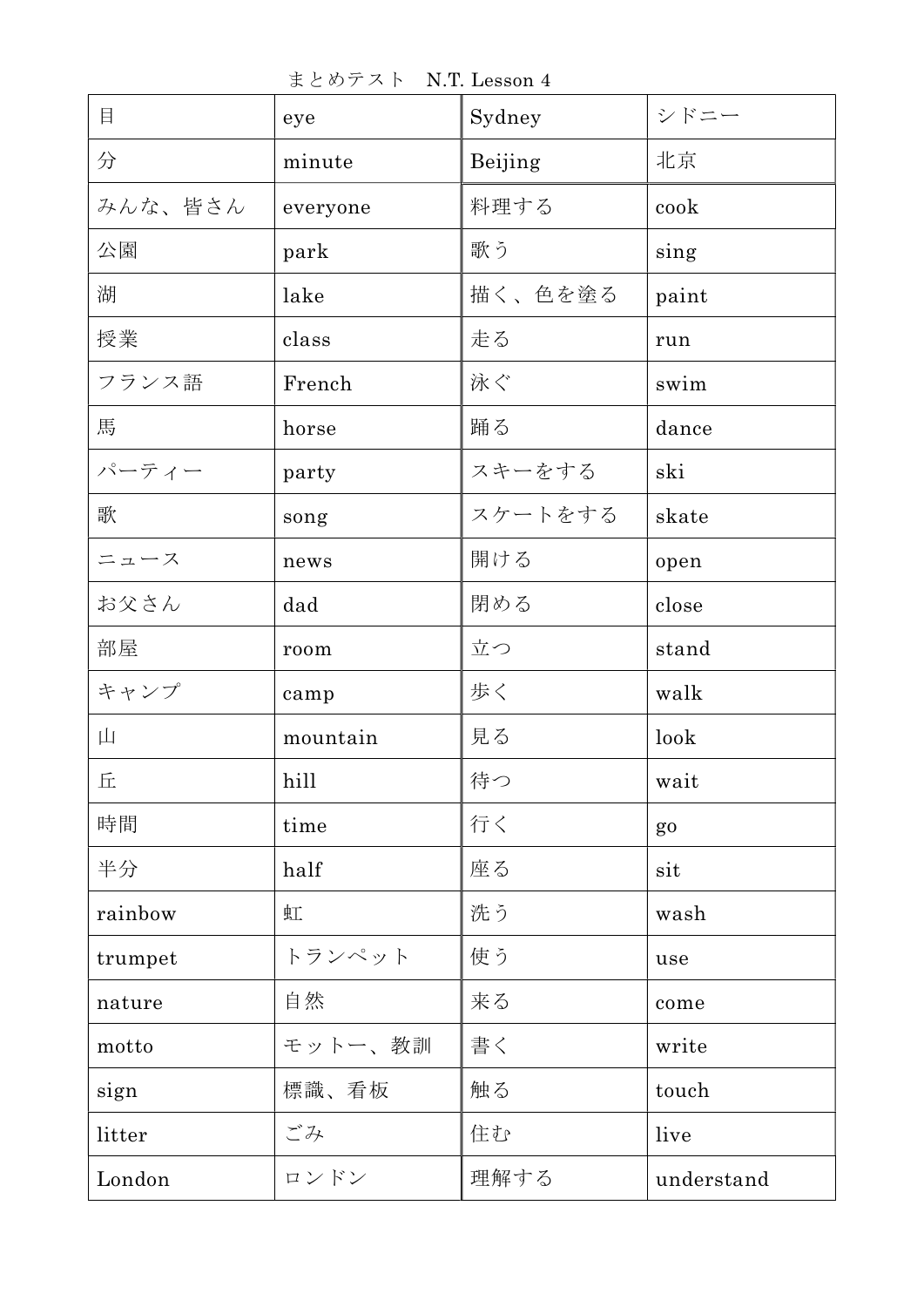| 乗る        | ride     | 今日         | today          |
|-----------|----------|------------|----------------|
| 聞こえる      | hear     | そこで        | there          |
| 聞く        | listen   | 超えて        | over           |
| 運転する      | drive    | いっしょに      | together       |
| 手伝う、助ける   | help     | すでに、もう     | already        |
| 作る        | make     | ~時(ちょうど)   | $\sim$ o'clock |
| 覚える       | remember | 午前         | a.m.           |
| 楽しむ       | enjoy    | 午後         | p.m.           |
| つまむ、摘む    | pick     | 用意ができた     | ready          |
| 残す、去る     | leave    | 静かな        | quiet          |
| 得る、なる、起きる | get      | 注意深く       | careful        |
| be 動詞の原形  | be       | にぎやかな      | noisy          |
| へできる      | can      | 遅い         | late           |
| ~できない     | can't    | 忙しい        | busy           |
| 上へ        | up       | 多くの        | many           |
| 下へ        | down     | $\sim$ の間  | during $\sim$  |
| 今         | now      | ~を過ぎて      | past $\sim$    |
| 外へ、外で     | outside  | ~の近くに      | near $\sim$    |
| 全く        | all      | $\sim$ の上に | on $\sim$      |
| 速く        | fast     | ~の中に       | in $\sim$      |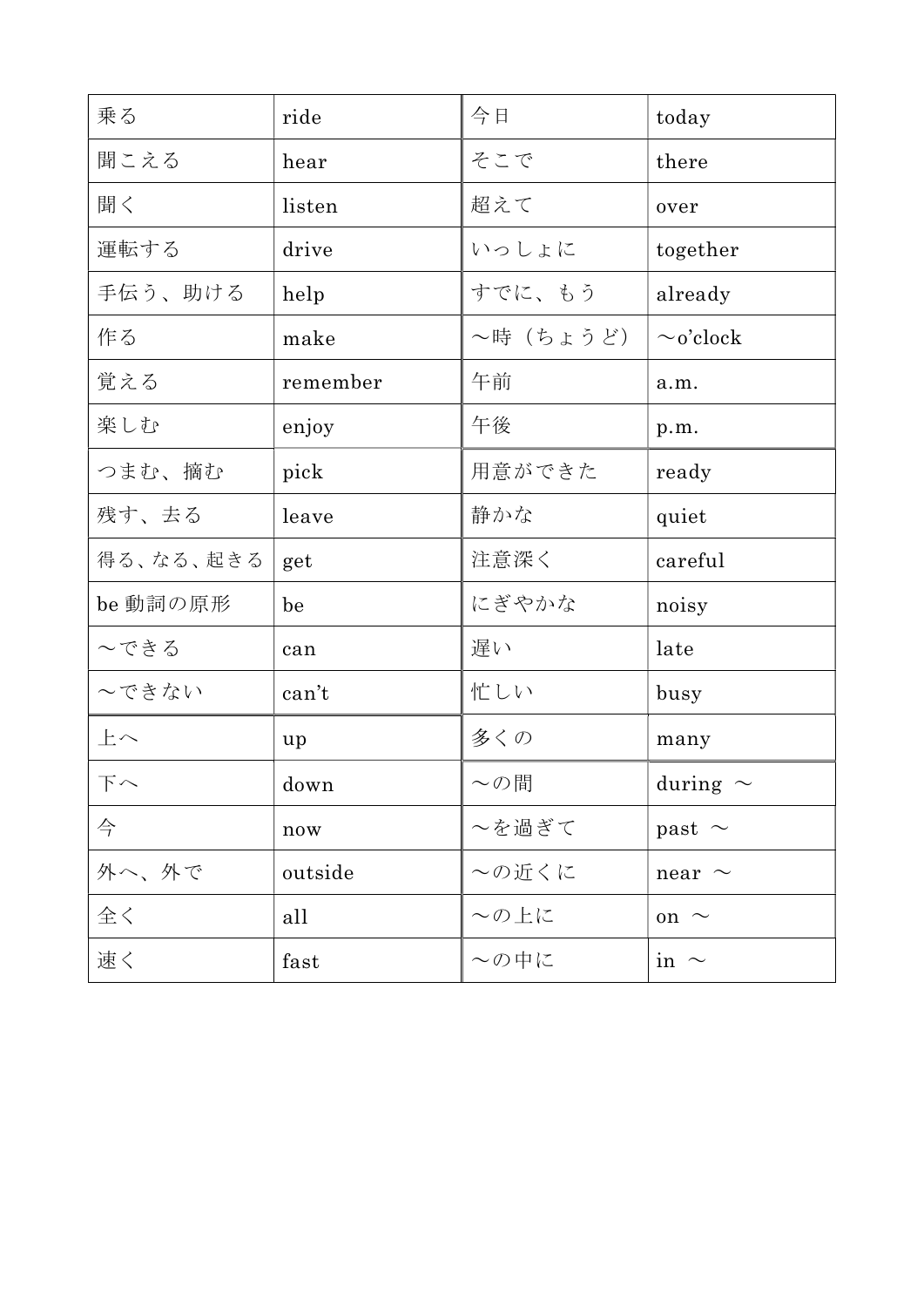| もちろん                      | of course               |  |
|---------------------------|-------------------------|--|
| 向こうで、あそこに                 | over there              |  |
| ~を聞く                      | listen to $\sim$        |  |
| ~を見る                      | look at $\sim$          |  |
| ~に遅れる                     | be late for $\sim$      |  |
| 友達をつくる                    | make friends            |  |
| 学校に行く                     | go to school            |  |
| 寝る                        | go to bed               |  |
| 起きる                       | get up                  |  |
| 少し待ってください。                | Wait a minute.          |  |
| 用意はいいですか。準備はできました<br>か。   | Are you ready?          |  |
| 行きましょう。                   | Let's $g_0$ .           |  |
| はい、行きましょう。                | Yes, let's.             |  |
| わかりました。                   | All right.              |  |
| はい。いいですよ。もちろんです。          | Sure.                   |  |
| 静かにしなさい。                  | Be quiet.               |  |
| さあ、行こう。急いで。お願い。・・・        | Come on.                |  |
| どうしたのですか。                 | What's up?              |  |
| ピアノを弾きなさい。                | Play the piano.         |  |
| ピアノを弾いてください。              | Please play the piano.  |  |
| IJ                        | Play the piano, please. |  |
| ピアノを弾きましょう。               | Let's play the piano.   |  |
| ピアノを弾いてはいけません。            | Don't play the piano.   |  |
| 5時50分です。                  | It's five fifty.        |  |
| 5時50分です。(6時10分前です。)       | It's ten to six.        |  |
| 7時10分です。                  | It's seven ten.         |  |
| 7時 10 分です。(7 時 10 分過ぎです。) | It's ten past seven.    |  |
| 8時30分です。                  | It's eight thirty.      |  |
| 8時 30分です。(8時 30分過ぎです。)    | It's half past eight.   |  |